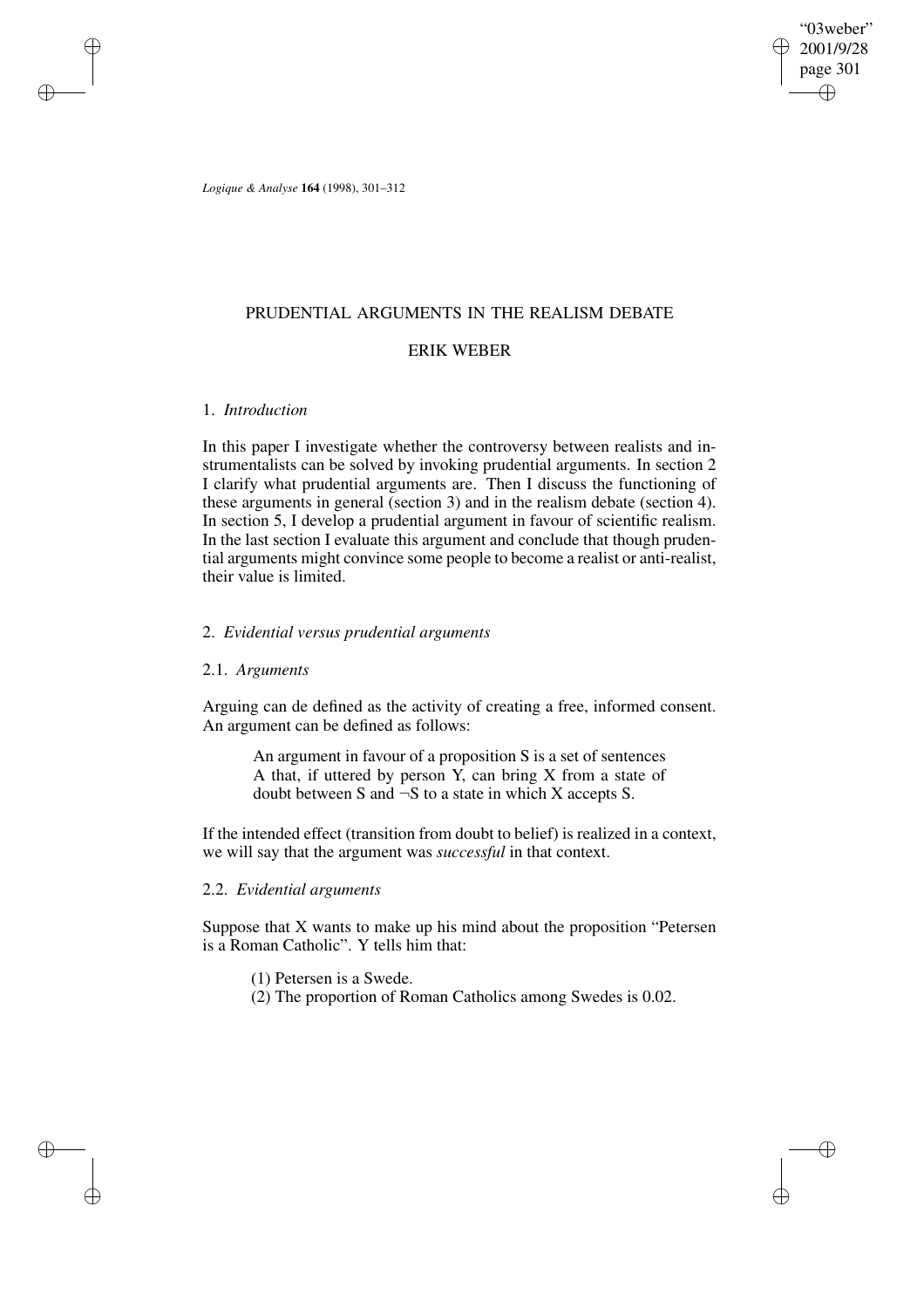X believes what Y says and concludes to accept that Petersen is not Roman Catholic. In this case, X's belief that Petersen is not Roman Catholic is motivated by an argument, more precisely a *probabilistic syllogism*.

According to our definition, *appeals to authority* can also qualify as arguments. Suppose that Y says to X that Z beliefs that Petersen is Roman Catholic. As a consequence of this utterance, Y starts believing this. Then the sentence "Z believes that Petersen is Roman Catholic" was a successful argument in this context. Appeals to authority work if and only of Y regards Z as an expert concerning the subject matter of S. Formally Z is an expert for Y concerning S if  $p_v(S | p_z(S)=r)=r$ : the probability that Y assigns to S equals r if Y knows that Z assigns probability r to S.

Probabilistic syllogisms and appeals to authority have an important common feature: if they are successful, they work because they bring the probability of S close to 0 or 1, so that we decide to reject or accept S. Arguments that work by changing the probability that is assigned to S, will be called *evidential arguments*.

# 2.3. *Prudential arguments*

Prudential arguments are defined as follows:

A prudential argument in favour of a proposition S is an argument in favour of S that, if it is successful, works by convincing X that the consequences of believing S are better than the consequences of believing  $\neg S$ , without changing the probability that is X assigns to S.

As an example, we consider Pascal's wager:

|                      | God exists             | God does not exist     |
|----------------------|------------------------|------------------------|
| Believe that God     | Honest, dull life;     | Honest, dull life;     |
| exists               | eternal happiness.     | no eternal happiness.  |
| Not believe that God | Life full of pleasure; | Life full of pleasure: |
| exists               | no eternal happiness.  | no eternal happiness.  |

The headings of the rows contain the possible actions, the headings of the columns contain the possible states of the world. The cells of the table contain the possible outcomes. The following desirabilities are attached to the outcomes: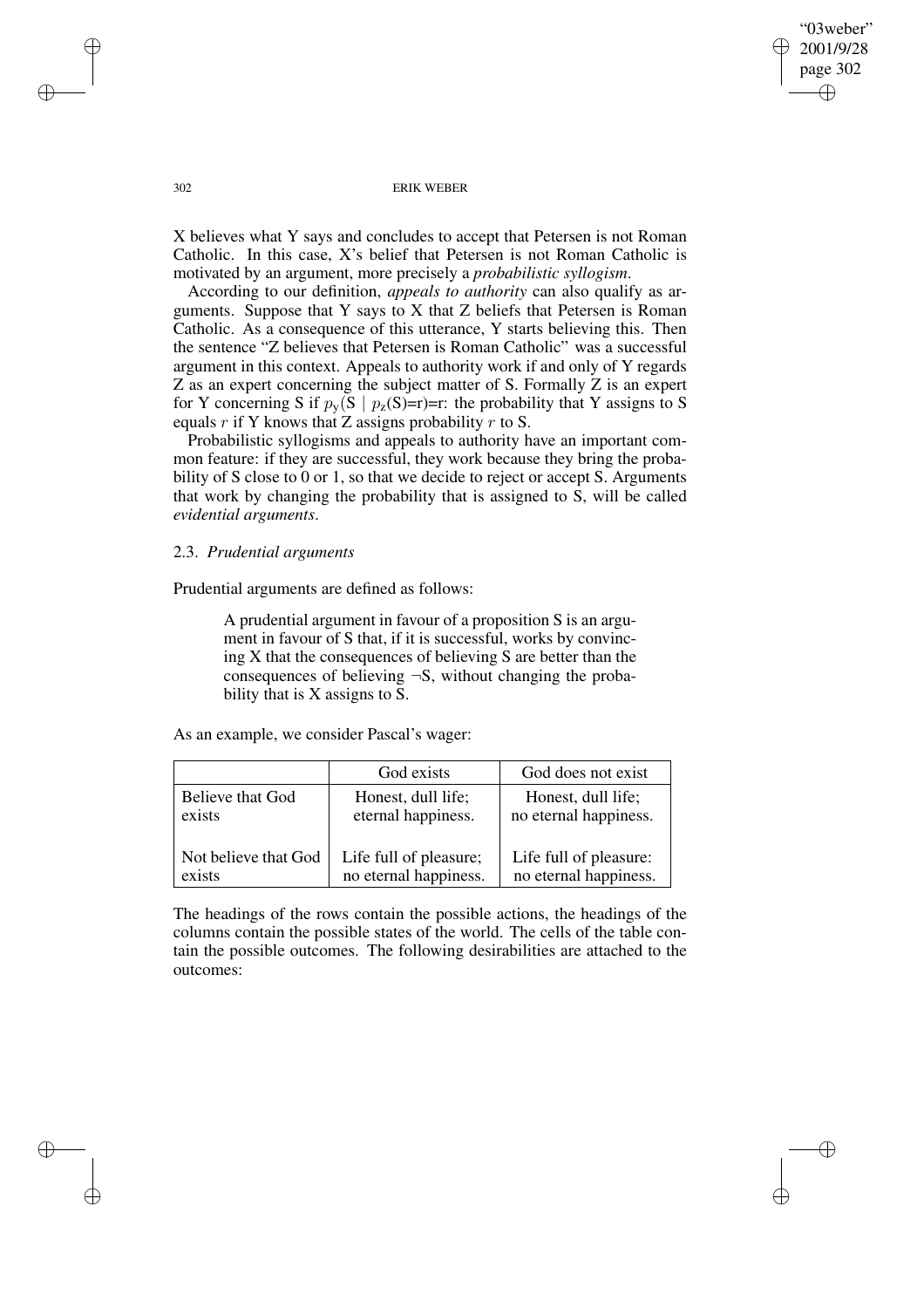|                             | God exists | God does not exist |
|-----------------------------|------------|--------------------|
| Believe that God exists     | $+\infty$  |                    |
| Not believe that God exists |            |                    |

With these desirabilities, the expected utility of believing is greater than the expected utility of not-believing, no matter how improbable the existence of God is:

EU(believe) =  $[p(God exists) \times +\infty] + [p(God does not exist \times -1] = +\infty$ EU(not-believe) =  $[p(God exists) \times 0] + [p(God does not exist \times 0] = 0$ 

Because the expected utility of believing is higher, Pascal concludes that it is rational to believe in the existence of God.

# 3. *The functioning of prudential arguments*

# 3.1. *Introduction*

Whether or not a person will be convinced by a particular prudential argument depends first of all on his/her epistemological attitude. Some people are susceptible to prudential arguments, others have epistemological views that makes them immune to such arguments. This topic will be further discussed in section 3.2. The second factor determining the success of a prudential argument, is its intrinsic quality; in 3.3 I will formulate conditions of adequacy for prudential arguments.

# 3.2. *Epistemological attitudes and the role of prudential arguments*

Whether or not one is susceptible for prudential arguments, depends on the rules we adopt for accepting and rejecting propositions. A possible rule is:

 $(B_1)$  Believe S if and only if P(S)=1.

According to this *verificationist* rule, we should not have any beliefs about the world (including our own body): all we can be absolutely certain about are the presence of sense data and ideas in our mind (we cannot be sure we have a mind, but if we have one, we know for sure what its content is). Therefore, this rule makes no sense. A second, weaker rule is: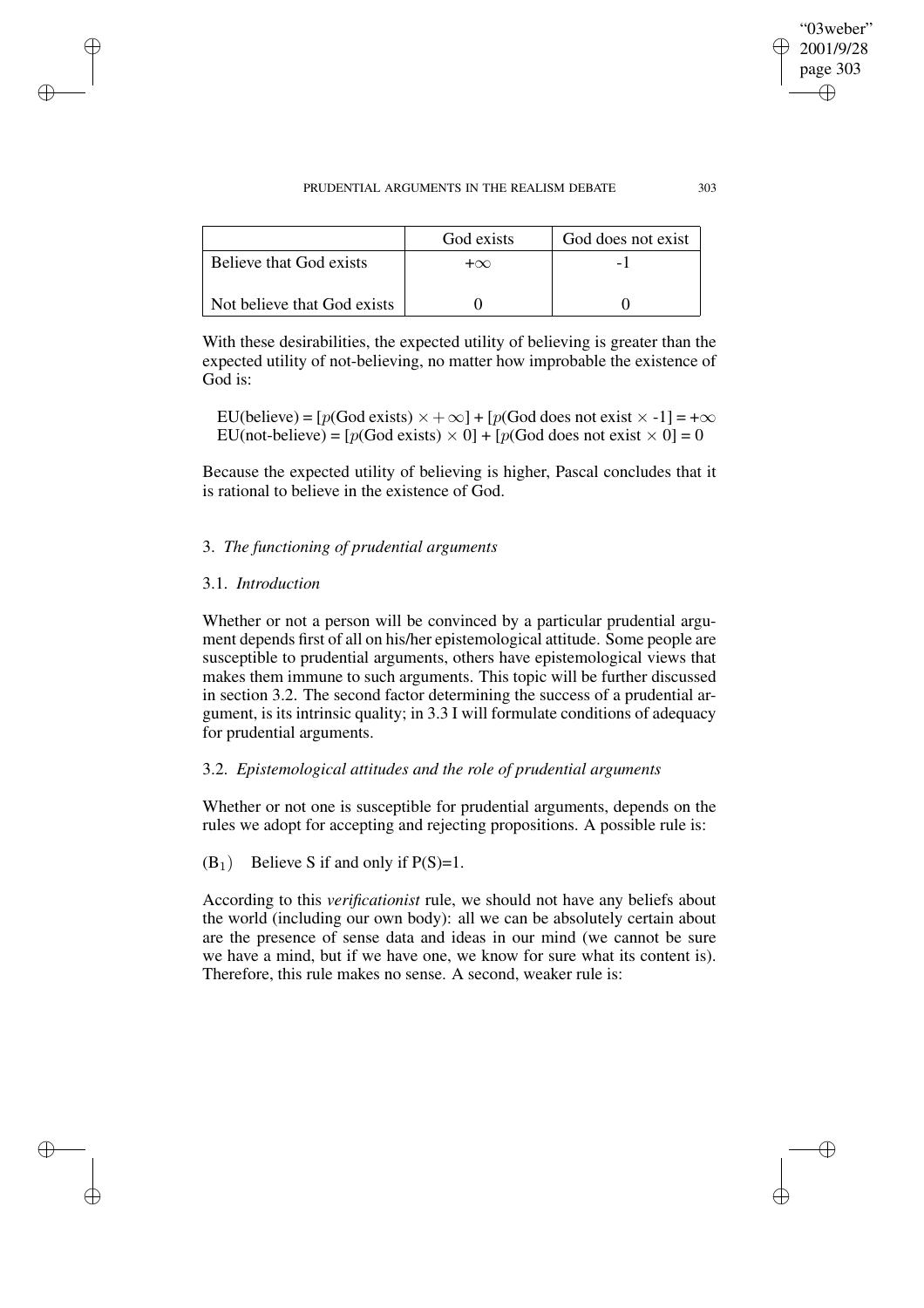(B<sub>2</sub>) Believe S if and only if  $P(S) > 0.95$ .

I call this the *scientific* rule because it describes standard scientific practice: a probability of 0.95 is generally taken as sufficient for accepting a hypothesis, 0.05 as sufficient for rejection. This rule allows beliefs about the world, but leaves no room for prudential arguments: an adherent of the scientific rule will never be convinced by a prudential argument.

The third possible rule is more complex:

(B<sub>3</sub>) (1) Believe S if  $P(S) > 0.95$ . (2) Believe  $\neg S$  if  $P(S) \le 0.05$ . (3) If  $0.05 < P(S) < 0.95$ , believe either S or  $\neg S$ .

The choice in case (3) is arbitrary but exclusive (contradictions are not allowed). If we adopt rule  $(B_3)$ , there is no room for prudential arguments: we make arbitrary decisions instead of invoking such arguments. I call  $(B_3)$  the *English* rule, because it reflects the English conception of law: everything that is not forbidden is allowed. The idea behind  $(B_3)$  is that we are allowed to believe S unless we have good reasons to reject it. From this point of view,  $(B_2)$  could also be called the *Prussian* rule: it says that believing S is allowed if and only if we have good reasons for it; this reflects the idea that everything that is not explicitly allowed by law, is forbidden.

Between the Prussian and the English rule stands the *pragmatist* rule:

(B<sub>4</sub>) (1) Believe S if  $P(S) > 0.95$ .

(2) Believe  $\neg$ S if P(S) < 0.05.

(3) If  $0.05 < P(S) < 0.95$  and the expected utility of believing S is greater than that of believing ¬S, believe S.

(4) If  $0.05 < P(S) < 0.95$  and the expected utility of believing  $\neg S$  is greater than that of believing S, believe  $\neg$ S.

(5) If  $0.05 < P(S) < 0.95$  and there are no arguments for assigning a higher expected utility to S or  $\neg S$ , believe either S or  $\neg S$ .

Application of the clauses 3 and 4 of this rule requires an adequate prudential argument that satisfies the conditions to be spelled out in 3.3. I call  $(B_4)$  the pragmatist rule because invoking prudential arguments for resolving philosophical debates is the hallmark of pragmatist philosophers. For instance, William James tries to convince us that we have to believe in free will by pointing out that people who believe that our actions are determined will not try to create a better world and will be pessimistic about the future. These undesirable effects can be avoided by believing in free will. James also argues that people who believe in a God that designed the universe are more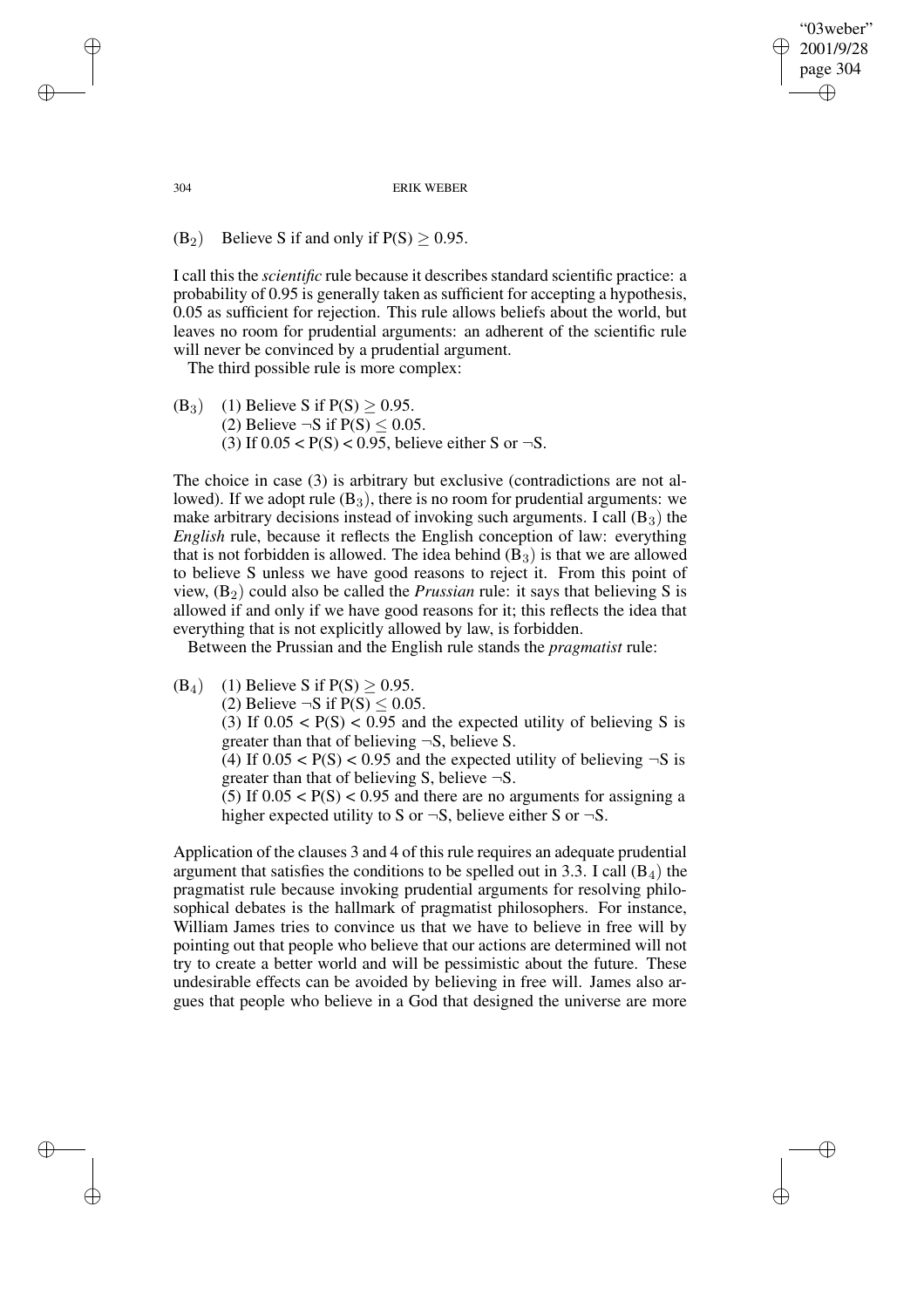optimistic. However, James' God is not as powerful as Pascal's. Richard Rorty describes the situation as follows:

Pragmatist theists, however, do have to get along without personal immortality, providential intervention, the efficacy of sacraments, the virgin birth, the risen Christ, the covenant with Abraham, the authority of the Koran, and a lot of other things which many theists are loath to do without. (p. 92)

# 3.3. *Conditions of adequacy for prudential arguments*

Without claiming completeness, I think that we can identify four conditions a prudential argument should satisfy in order to convince people that adopt the pragmatist rule  $(B_4)$ . Pascal's wager satisfies only two of the requirements, so it is not a good argument.

### *Pretending to believe is not good enough*

A necessary condition for prudential arguments to be convincing is that calculations about expected utilities can influence our beliefs. If I am an atheist in a religious country in which atheism is a capital offense, I will most probably *act as if* I am a believer. So calculations of expected utilities can certainly influence our *actions*. But this is not sufficient: I can pretend to be a believer while remaining an atheist. In Pascal's argument, we can assume that God can read our minds, so he can distinguish real believers from pretenders. Under this condition, the calculations about expected utility may convince people to believe that God exists. In general, a prudential argument will not work unless it is shown why we have to believe instead of merely pretending to believe.

### *No false dilemmas*

Prudential arguments must not be based on false dilemmas. This is the first place where Pascal's argument goes wrong: he does not consider the possibility of believing in Allah or Satan. If Satan rules the world, he may decide that people who believe that God exists go to Hell, while murderers, rapists etc. go to Heaven.

### *Justification of the causal relations*

A third source of concern are the causal relations between actions and outcomes. Pascal presupposes that, if God exists and rules the world, belief is the decisive factor for going to Heaven or not. So he assumes one causal relation and excludes another one (viz. predestination) without any argument. Pascal's argument does not satisfy the third condition either.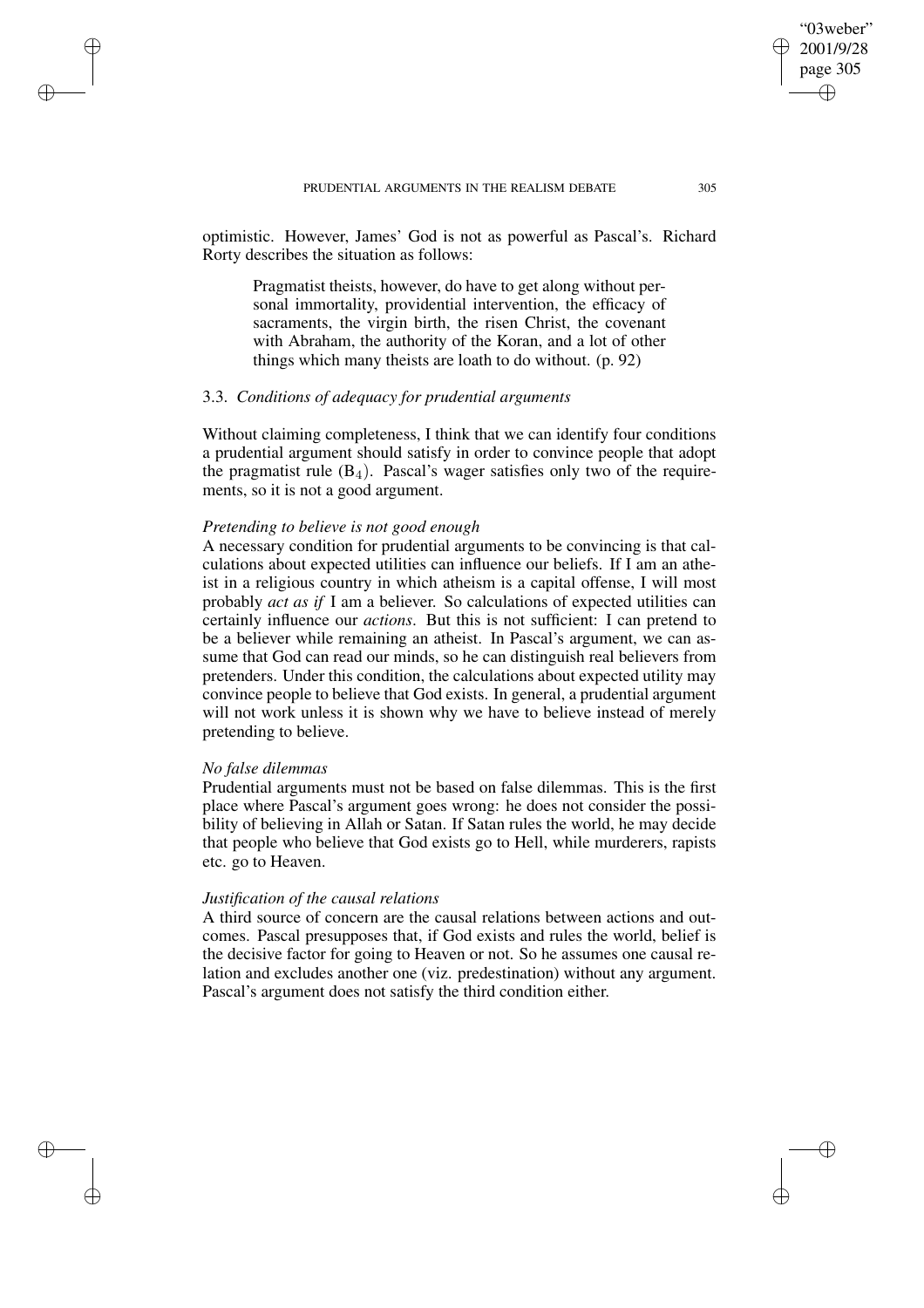#### 306 ERIK WEBER

#### *Immunity to changes in utility values*

In order to convince a considerable number of people, a prudential argument must not depend on specific utility values. Pascal's argument does well in this respect. If a dull life without reward in heaven is given a lower utility than -1, the expected utility of believing remains unchanged, at least if we do not go as far as - $\infty$ . So the argument cannot be countered by changing the value in the upper right cell. Neither can be it countered by substituting the zeros in the second row for positive numbers: as long as we do not write  $+\infty$  in the second row, the expected utility of believing will be larger than that of not-believing. In the example as we have presented it, it assumed that one is not punished for not believing: the only disadvantage is that we are not rewarded. If one is convinced that there is a punishment, the outcome in the lower left cell becomes *Eternal Burning in Hell*, with utility  $-\infty$ . This reinforces the argument: the expected utility of not-believing becomes  $-\infty$ .

# 4. *Prudential arguments in the realism debate*

### 4.1. *Introduction*

By a *realist*, I mean an adherent of the following thesis:

(R) Our current scientific theories provide correct knowledge about the underlying, unobservable structure of the world, more precisely about the entities that exist and about their behaviour.

By an *instrumentalist*, I mean an adherent of the following thesis:

(I) Our current scientific theories are false: they describe the underlying, unobservable structure of the world in a wrong way. Therefore, they should be considered as mere instruments.

Note that my realist and instrumentalist do not quarrel about the aim of science: both agree that it would be nice if science succeeded in describing the unobservable structure of the world. The instrumentalist thinks that science has failed, the realist that it succeeded.

Both realists and instrumentalists have developed an evidential argument in favour of their position. These arguments are discussed in 4.2 and 4.3. My conclusion is that they fail: it is not the case that  $P(R) > 0.95$ , nor is it the case that  $P(I) > 0.95$ . In 4.4 we discuss the options this situation leaves us for continuing the realism debate.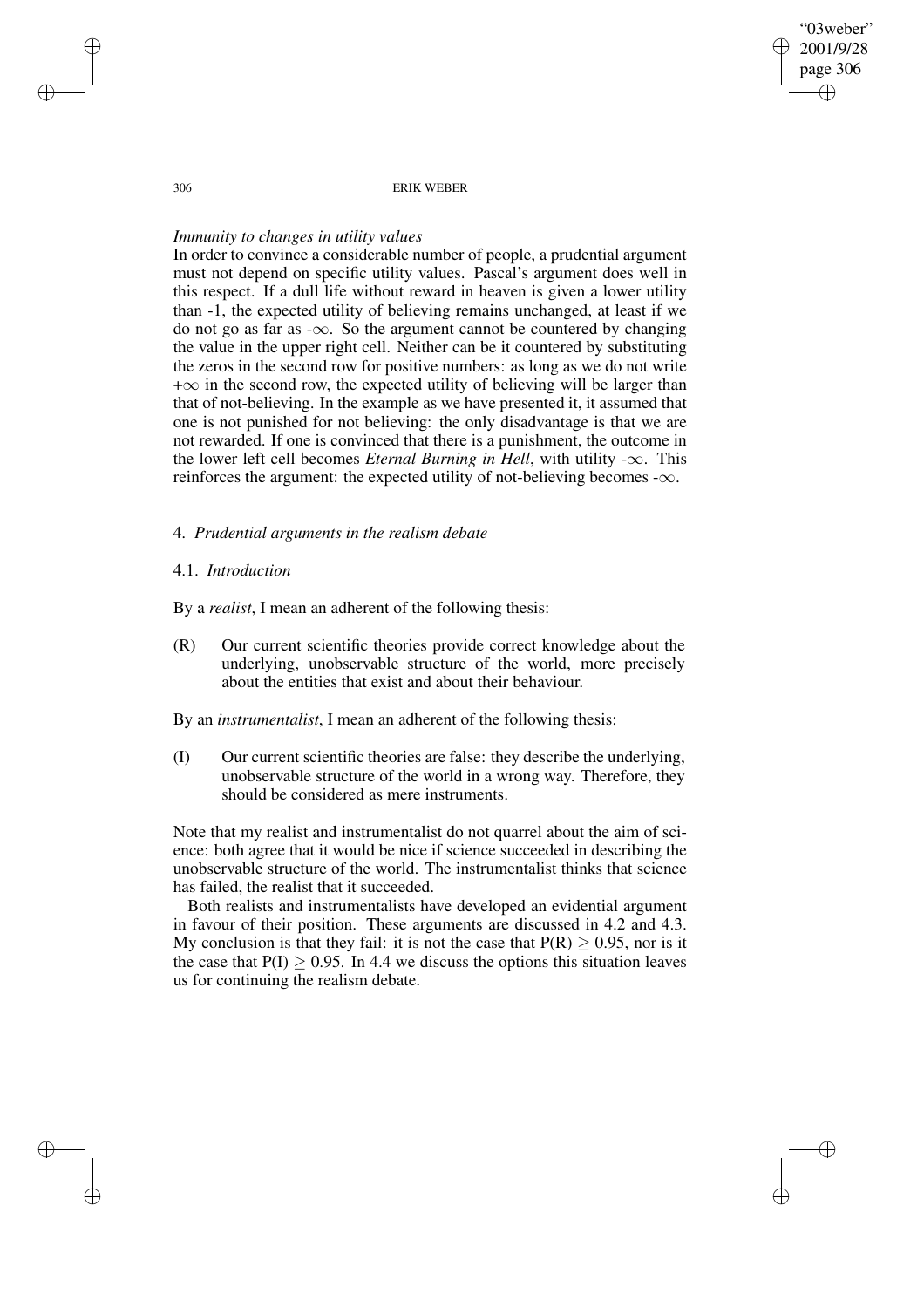# 4.2. *No miracle arguments*

Realists have tried to convince their opponents by a *no-miracle argument*. The general form of such arguments is:

(NM) (1) If A is true, then B is very probable.

(2) If A is false, then B is very improbable (a miracle).

(3) We observe that B.

————– (C) A is true.

The specific argument that realists use, is:

(1) If R is true, then it is very probable that science is empirically successful.

(2) If R is false, the empirical success of science is a miracle.

(3) Science is empirically successful.

————– (C) R is true.

At first sight, no-miracle arguments seem to rest on the implicit assumption that miracles do not happen. This is not the case. No-miracle arguments are applications of Bayes' theorem:

$$
z(\mathbf{A} \mid \mathbf{B}) = \frac{z(\mathbf{A}) \times z(\mathbf{B} \mid \mathbf{A})}{z(\mathbf{A}) \times z(\mathbf{B} \mid \mathbf{A}) + z(\neg \mathbf{A}) \times z(\mathbf{B} \mid \neg \mathbf{A})}
$$

The first premise of (NM) says that  $z(B|A)$  is very high, the second premise says that z  $(B|\neg A)$  is very low. If we translate "very high" by 0.95 and "very low" by 0.05, we get:

$$
z(\mathbf{A} \mid \mathbf{B}) = \frac{z(\mathbf{A}) \times 0.95}{z(\mathbf{A}) \times 0.95 + z(\neg \mathbf{A}) \times 0.05}
$$

If we assume that  $z(A)=z(\neg A)=0.5$ , we get

$$
z(\mathbf{A} \mid \mathbf{B}) = \frac{0.5 \times 0.95}{0.5 \times 0.95 + 0.5 \times 0.05}
$$

What does this mean? In a situation in which we have no preference *before* we take into account the data B (a priori probability of A and  $\neg A$  are equal),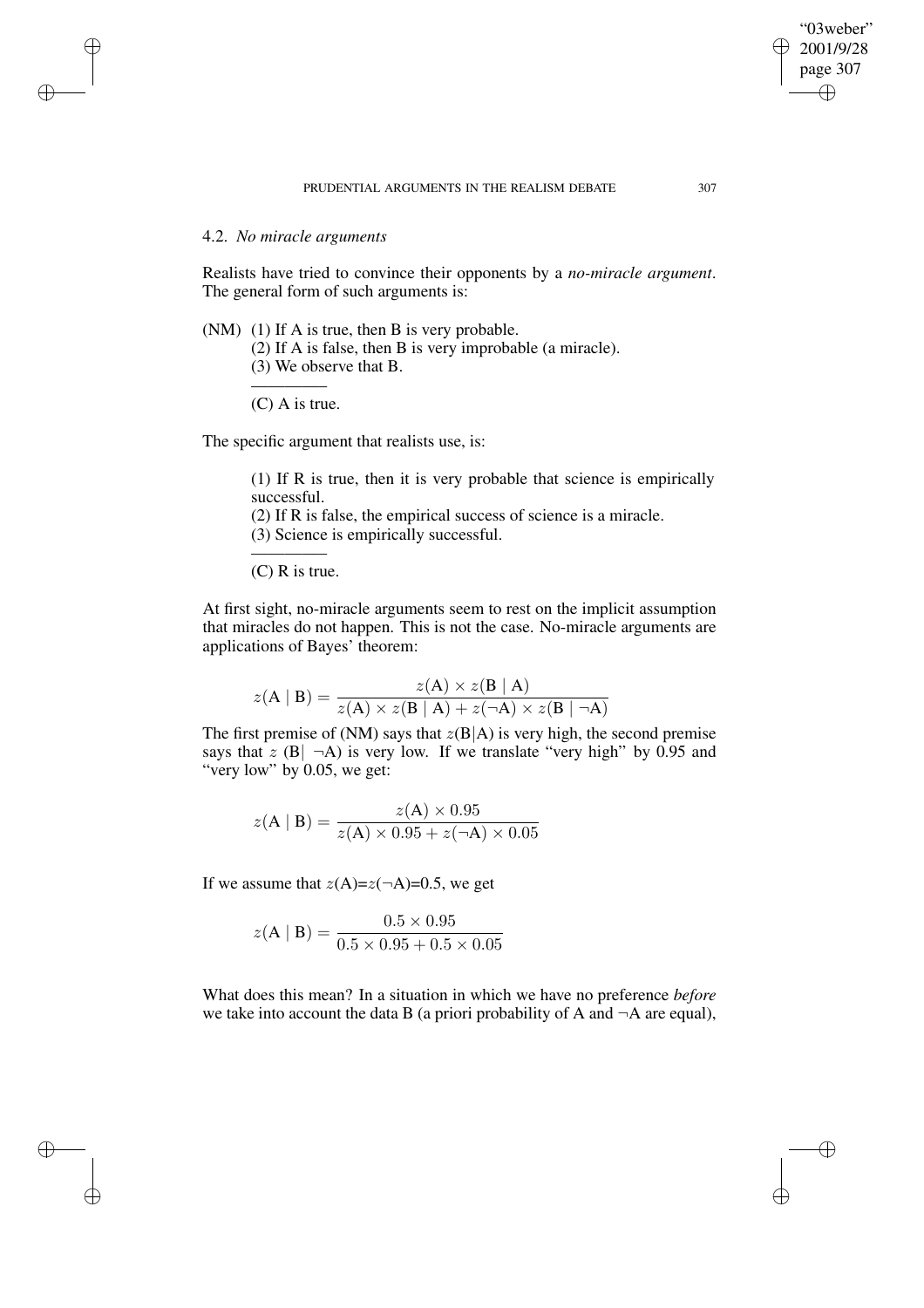#### 308 ERIK WEBER

we have to assign probability 0.95 to A (and thus 0.05 to ¬A) *after* we have taken into account B. If the value for  $z(B|A)$  is higher or that of  $z(B|\neg A)$ lower,  $z(A|B)$  is even higher. So what a no-miracle arguments comes up to is that we accept A while  $P(A)$  is very high but not 1. This is acceptable for everyone, except for verificationists that adhere to rule  $(B_1)$ .

The Bayesian reformulation shows that no-miracle arguments are sound: if we accept the premises, we must accept the conclusion. The reason why instrumentalists are not convinced by this argument, is that the second premise is not correct. This has been clearly established in Laudan 1981. For instance, Newton's theory of space and time, the phlogiston theory of combustion, and the theory that atoms are indivisible were all widely accepted theories (because they were empirically successful) but are now considered false. So false theories are often successful.

#### 4.3. *The pessimistic meta-induction*

All past theories are proven to be false, so it is highly probable that all present and future theories are false. This line of reasoning is known as the *pessimistic meta-induction*. In support of this argument, anti-realists refer to examples of the kind that defeat the second premise of the no-miracle argument. The pessimistic meta-induction suffers from two serious flaws. First, the sample is rather small: there are not that much scientific theories. Second, there is no reason to assume that the sample is representative: what scientists try to do is to create new theories that differ in one crucial respect (truth) form their predecessors.

#### 4.4. *What now?*

Since the evidential arguments produced by realists and instrumentalists are unconvincing, we are in a situation where  $P(R) < 0.95$  and  $P(I) < 0.95$ . For an adherent of the *Prussian* rule, the conclusion is obvious: the debate is undecidable, and both realists an instrumentalist take an irrational decision; agnosticism is the only rational attitude. An adherent of the English rule will agree that the debate is undecidable, but will maintain that being an instrumentalist or realist is neither rational or irrational.

For an adherent of the pragmatist rule, the debate is not finished: the possibility of prudential arguments in favour of one of the positions must be considered. This is what we will do in sections 5 and 6.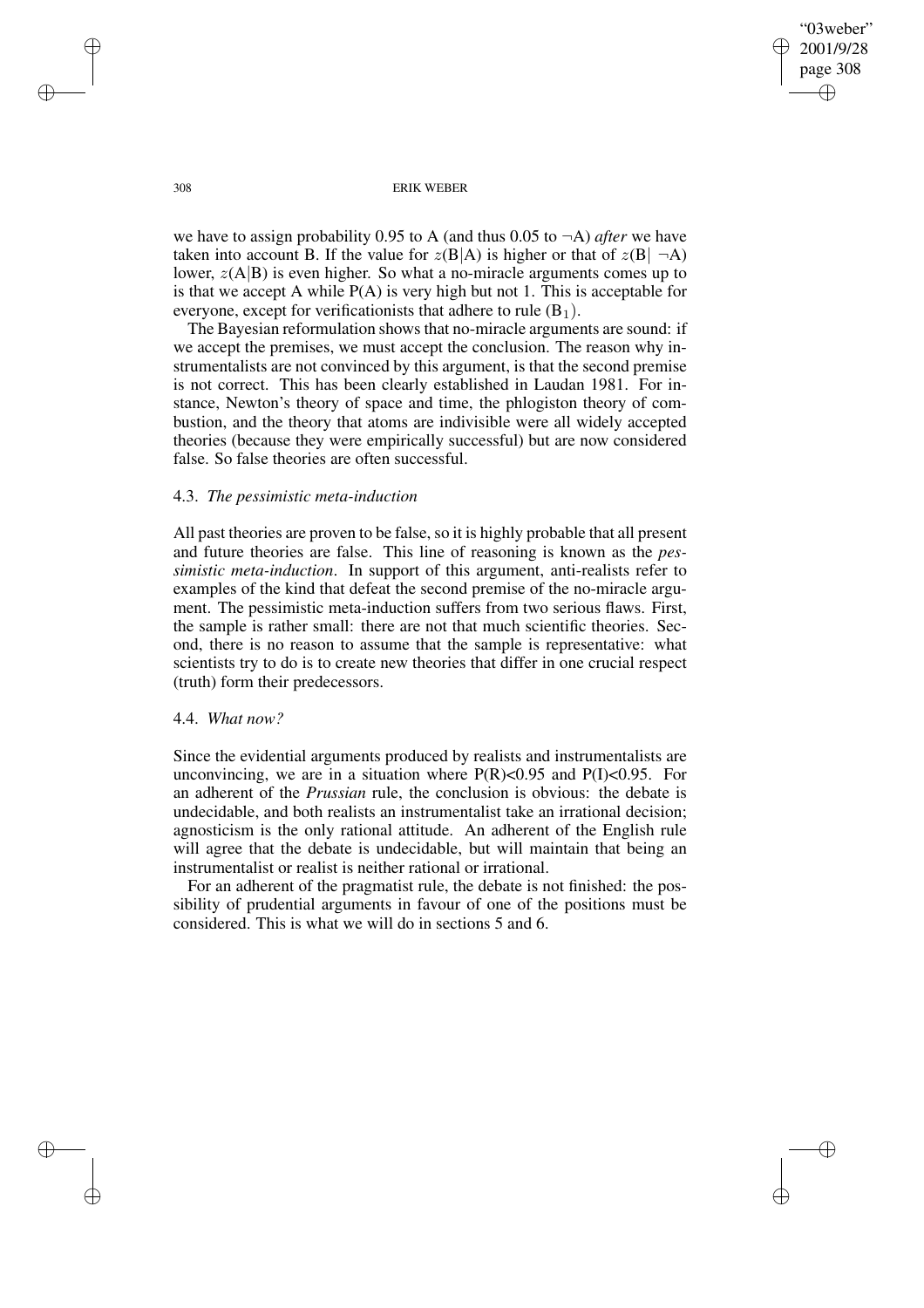# 5. *A prudential argument in favour of realism*

# 5.1. *Being a realist is psychologically beneficial*

A well known but bad prudential argument in favour of realism is that a realistic position is heuristically useful for scientist: realists are more successful than instrumentalists. This argument, which can be found in works of a.o. Feigl, Popper and Feyerabend, can at most lead to the conclusion that scientist (not the rest of the world) must pretend to be realists with respect to the domain in which they are specialized (they can be instrumentalists with respect to all areas that do not relate directly to the research). Because the "heuristic route" to prudential arguments does not work, we will try another one. In the work of Nancy Cartwright and Wesley Salmon, we find an interesting idea that can be used to formulate a prudential argument in favour of realism. According to Cartwright (1983, pp. 87–99), a causal explanation cannot be conclusive for a person X unless X regards the entities that are invoked in the explanation, as real. In Cartwright's view, a causal explanation is a set of sentences in which a causal power is ascribed to at least one observable or theoretical entity. In most causal explanations, several entities and causal powers are described; in this case, the explanation must also clarify how the different causal powers interact (composition of causes). Causal explanations are written down or enunciated in order to bring the reader or listener in an epistemic state in which he understands the explanandum. I call an explanation *conclusive for X* if and only if it brings X in this epistemic state (Cartwright does not use the concept of conclusiveness). Whether a causal explanation is conclusive for X depends on his attitude towards the claims made in the explanation. In Cartwright's view, an important part of this attitude relates to the entities that are used: X has to regard them as real, otherwise the explanation does not have the intended effect. This is true for both observable entities and for theoretical entities.

Cartwright defends her claim by means of several examples. In the first one no theoretical entities are used. Suppose my newly planted lemon tree is sick, the leaves yellowing and dropping of. I explain this by saying that water has accumulated in the base of the planter: the water is the cause of the disease. In this explanation a causal power (sickening the lemon tree) is attributed to an entity (the water). This explanation is conclusive only if we believe that the water is really present: if we drill a hole in the barrel in which the lemon tree lives, and no water flows out, we reject the explanation.

The lesson we can draw from the lemon tree example is that explanations make no sense without the direct implication that the entities to which causal powers are attributed, really exist. This conclusion also holds for explanations that invoke theoretical entities. Claiming that a track in a cloud chamber is caused by a particle does not make sense unless we believe that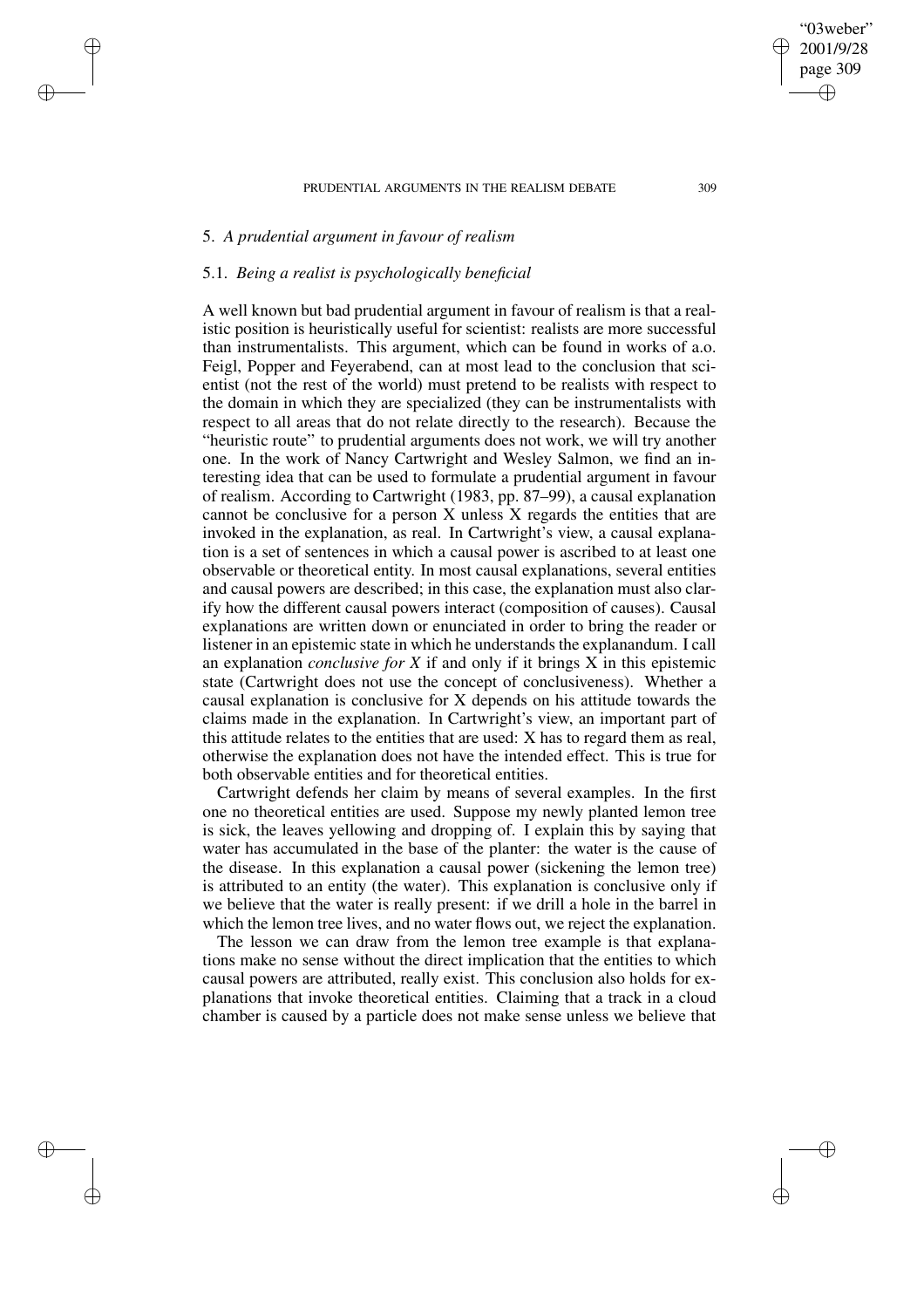this particle exists. The only difference with the lemon tree example is that there is no empirical test (like the drilling of the hole) by means of which the presence of the particle can be proved. Cartwright concludes that, unless we deny that humans have a need for conclusive causal explanations, we cannot be agnostic with respect to theoretical entities.

Salmon goes a step further by claiming that 'any causal mechanism that is invoked for explanatory purposes must be taken as real' (1984, p. 238). Fictitious causal mechanisms have no explanatory import. According to Einstein's theoretical account of Brownian motion, the microscopic particle undergoes many collisions with the molecules of the fluid in which it is suspended. This explanation is conclusive only if we accept that there are such things as molecules. Like Cartwright, Salmon concludes from examples like this that agnosticism regarding the existence of unobservables is incompatible with the view that people need causal explanations. While Cartwright believes in theoretical entities but not in theoretical laws, it is not clear whether Salmon thinks that his ontic approach to explanation allows agnosticism with respect to theoretical laws. He does not explicitly deny this compatibility, and in his example he focuses on the existence of entities, without mentioning theoretical laws. On the other hand, it is natural to assume that "to take a causal mechanism as real" means more than just accepting that the entities referred to in the mechanism really exist. But this would mean that Salmon claims that his conception of causal explanation leads to realism about theoretical laws.

# 5.2. *Application*

If we use the ideas of Cartwright and Salmon to construct a prudential argument, we get the following outcome matrix:

|          | R is true                                                                                                   | R is false                                                                                                   |
|----------|-------------------------------------------------------------------------------------------------------------|--------------------------------------------------------------------------------------------------------------|
| Accept R | Causal explanations with<br>theoretical entities and<br>properties; most of these<br>explanations are true. | Causal explanations with<br>theoretical entities and<br>properties; most of these<br>explanations are false. |
| Accept I | Only causal explanations<br>with observable entities<br>and properties.                                     | Only causal explanations<br>with observable entities<br>and properties.                                      |

The utilities assigned to the outcomes are: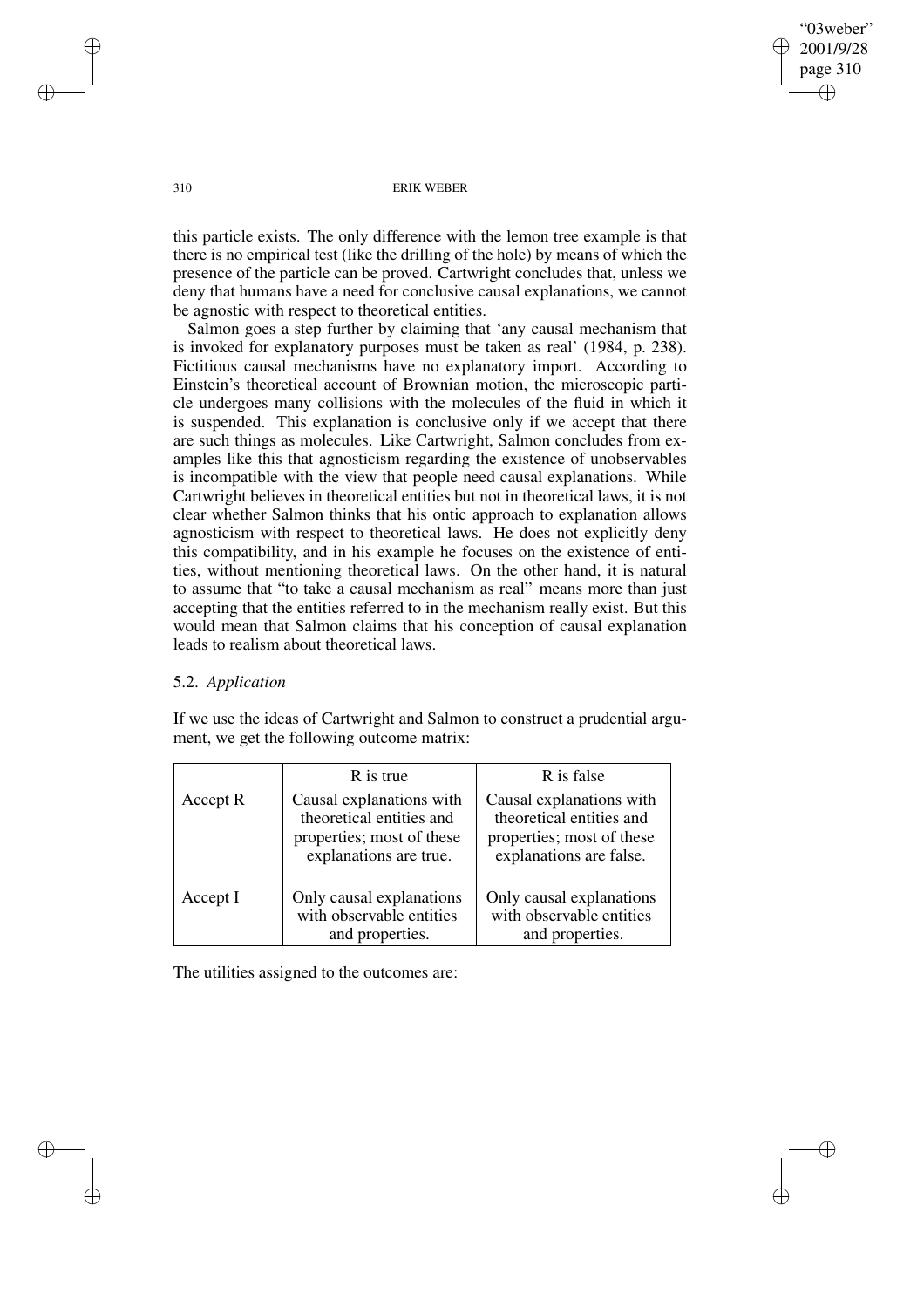|          | R is true | R is false |
|----------|-----------|------------|
| Accept R |           |            |
| Accept I |           |            |

In section 6.1 we will check whether this argument satisfies the conditions of 3.3.

# 6. *The restricted value of prudential arguments in favour of realism*

## 6.1. *Evaluation of the argument*

It is obvious that pretending to believe here is self-deception, so the argument satisfies the first condition. Furthermore, the causal relations are trivial, so the argument also satisfies the third requirement. However, the second requirement (no false dilemmas) causes trouble. Not all theories provide causal explanations. Only theories that describe the microstructure of the world in a visualizable way (which means that the micro-structure is described in spacetime) can provide causal explanations. This means that there is a third option besides accepting R or I: accepting all *visualizable* theories (and only those) as true. If we take this into account, the prudential argument can only lead to a *restricted* form of realism, which leaves out theories like quantummechanics.

Our last criterion (immunity to changes in utility values) creates additional problems. In the above argument, two different outcomes (true and false causal explanations with theoretical entities and properties) are assigned the same utility. Putting a  $+$  in the upper right cell instead of  $-$  is of course only justified if no practical or moral conclusions are drawn from the theories. But even if we agree that the effects of theoretical explanations must be restricted to psychological satisfaction, the '+' is not always justified. People who do not like to change their minds (let us call them traditionalist personalities) might be better off if they are instrumentalists: if a theory is falsified, its empirical success does not fade, so we still can believe that the theory is a good instrument.

# 6.2. *Conclusions*

We can conclude that for some people it is rational (because of a prudential argument) to adopt a restricted form of realism, involving the acceptance of visualizable theories. Since no universal prudential argument was found and the evidential arguments are unconvincing, the position we choose seems